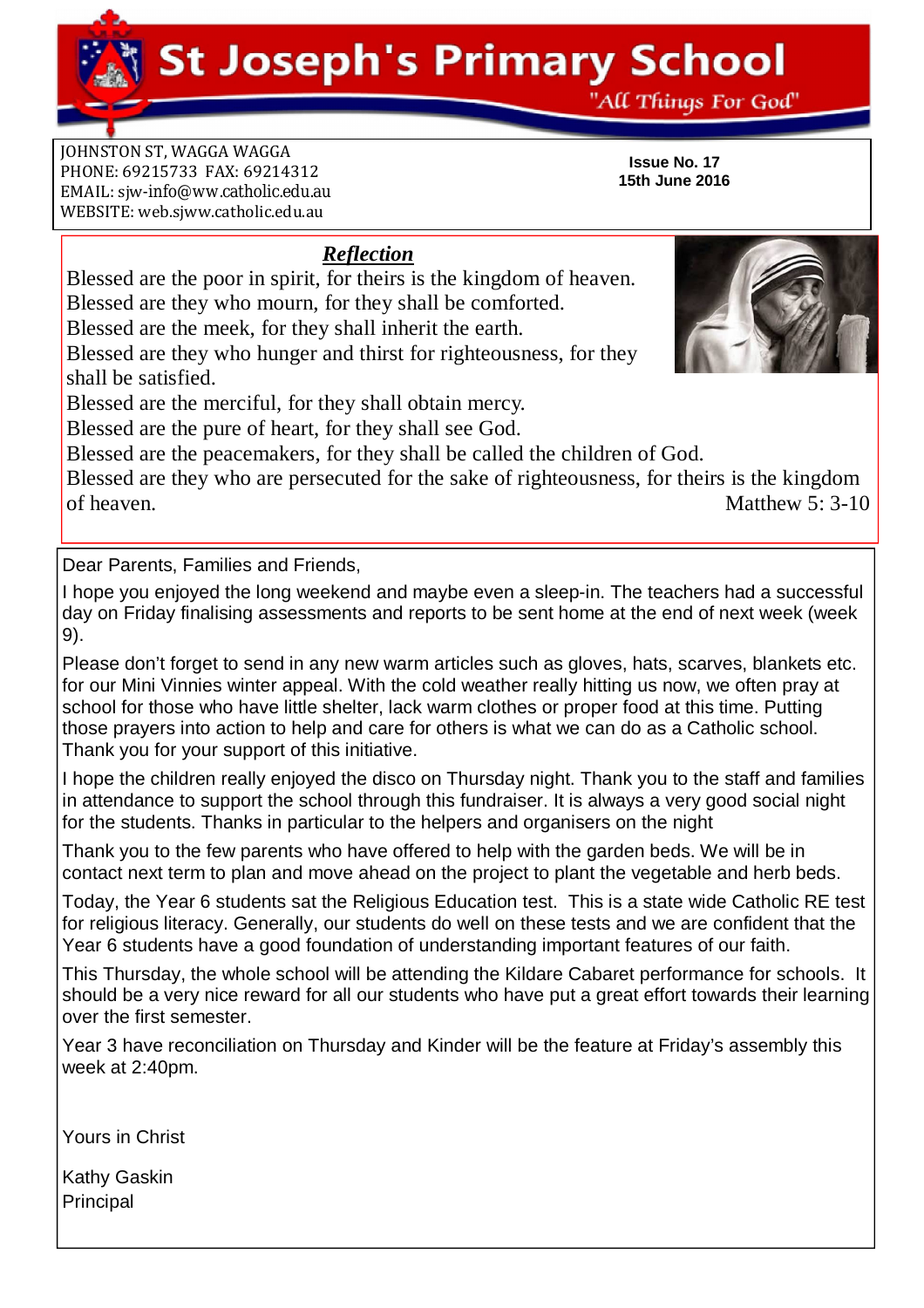## **Important Dates for Term 2 Weeks 7-10 2016**

Thursday 16th June Year 3 Reconciliation Whole school to Kildare Catholic College for "Shine" Cabaret 1pm Friday 17th June Kinder assembly 2.40pm Thursday 23rd June Students to attend Parish Mass 12.45pm Cathedral Friday 24th June CIPS band playing at St Joseph's 12MD Friday 1st July Last day of Term 2 Monday 18th July First day of Term 3

## **From the Assistant Principal—Paul Spain**

Late next week parents will receive the first semester reports for your children. These reports are the culmination of a great deal of time spent by teachers planning and implementing the curriculum, assessing, extending and supporting students and hours writing reports.

Please remember that formal reports are just one way that teachers report on your child's progress at school. The report that you will read next week is an account of your child's learning for this semester. Students are assessed on outcomes at stage levels and besides Early Stage 1, spend two years working towards these given outcomes. For your understanding the stages are as follows:

Early Stage 1: Kinder Stage 1: Years 1 and 2. Stage 2: Years 3 and 4 Stage 3: Years 5 and 6.

Grades from A to E are given to students from Years 1 to 6 for all Key Learning Areas. For your understanding the grades are as follows:

A: An extensive knowledge and understanding of the content and can readily apply this knowledge.

B: Has a thorough knowledge and understanding of the content and a high level of competence in the processes and skills.

C: Has a sound knowledge and understanding of the main areas of the content and has achieved an adequate level of competence.

D: Has a basic knowledge and understanding of the content and has achieved a limited level of competence.

E: Has an Elementary knowledge and understanding in few areas of the content and has achieved very limited competence.

# **Still Calling all Gardening Enthusiasts**

We are still looking for a few more parents to put up their hand to help in our school garden venture. You don't need any gardening skills—just your enthusiasm! If you are interested, please contact the school by phone 69215733 or email: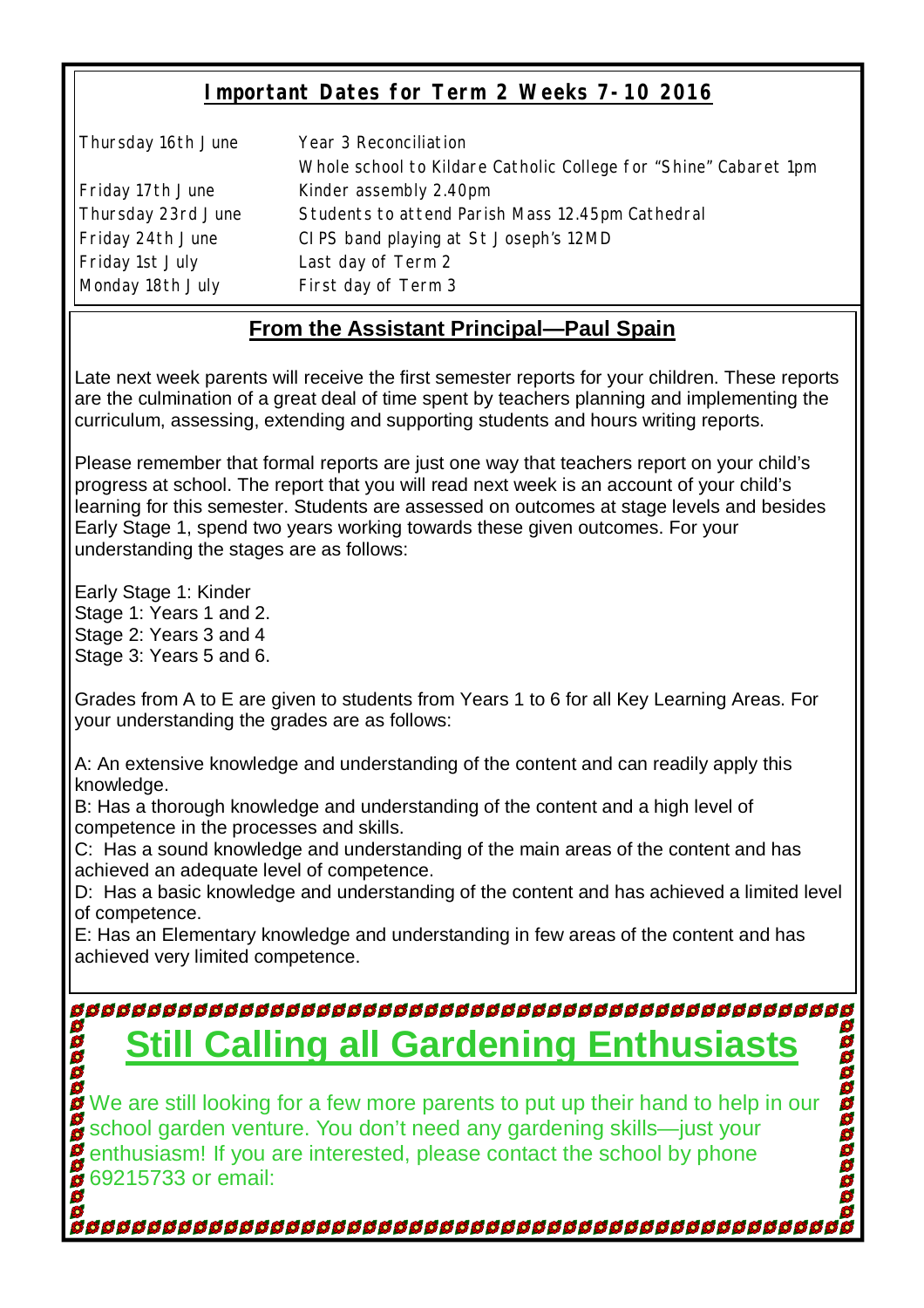# **Term 2 Friday Assemblies at 2.40pm**

Kinder—Friday 17th June

#### **From the Office—Christine Nielsen**

If you have a child who will be commencing school in 2017, you can either call in to the office to pick up an enrolment pack or we can send one home with their sibling. **Enrolments close this Friday 17th June 2016.**

From next week, any child applying for a bus pass for any of the bus companies will need to apply online on the NSW Transport website. Once completed online, the form needs to be printed out and brought to the school office for verification and then the form will be sent by the school to the NSW Transport office. When selecting our school, please type in St Josephs Primary and you will then be given a drop down menu to select our school. You need to leave out the apostrophe in Joseph's or our school will not populate into the drop down menu.

Thank you to the families who have set up a regular payment throughout the year to pay for school fees. A reminder that if you are paying your school fees each term, fees for Term 2 are now due and we would appreciate if you could finalise the payment before the end of term.

## **Tuckshop Roster Week 9 Term 2**

| Monday 20th June | Maha Puli                              |
|------------------|----------------------------------------|
| Weds 22nd June   | <b>Kristen Molloy</b><br>Larissa Byrne |
| Thurs 23rd June  | Angela Bennett<br><b>VACANT</b>        |
| Friday 17th June | <b>Kathy Gaffney</b><br>Keith Hackett  |

#### **Cathedral Parish Mass Times**

**Mon—Fri** 7am & 12.45pm **Sat** 12.15pm **Sunday Mass** Saturday 6pm, 8am, 10am & 5.30pm

#### **Anaphylaxis Alert**

**We would like to advise you that we have two children in our school, one in Year 3 and one in Year 6 who may have an anaphylactic reaction if they eat nuts or fish. Please be conscious of this if sending food items to school for sharing.**

Congratulations to Paul and Carla Chigwidden on the arrival of Dorothea Rose—a new sister for George (1S) and Bruno (Kinder 2017) . We are sure she will bring much joy to your family.



# **Transport Rural & Regional FAQs School Student Transport Scheme For Schools and TAFEs - May 2016**

### **General questions**

- $1.$ When will the online application form for the School Student Transport Scheme (SSTS) become available to customers? The updated online application is available from 12 May 2016 for all students at www.transportnsw.info/school-students
- $2.$ Has there been any change to SSTS policy? No. There has been no change to SSTS policy.

#### Do applicants need to re-apply every year?  $3.$ Parents, guardians and students should apply for an SSTS travel pass if the student is travelling between home and school and meets the SSTS eligibility criteria and:

- has not had a travel pass before
- is moving from Year 2 to Year 3
- is moving from Year 6 to Year 7
- is changing school or campus
- is changing address
- as a result of a new shared parental responsibility situation.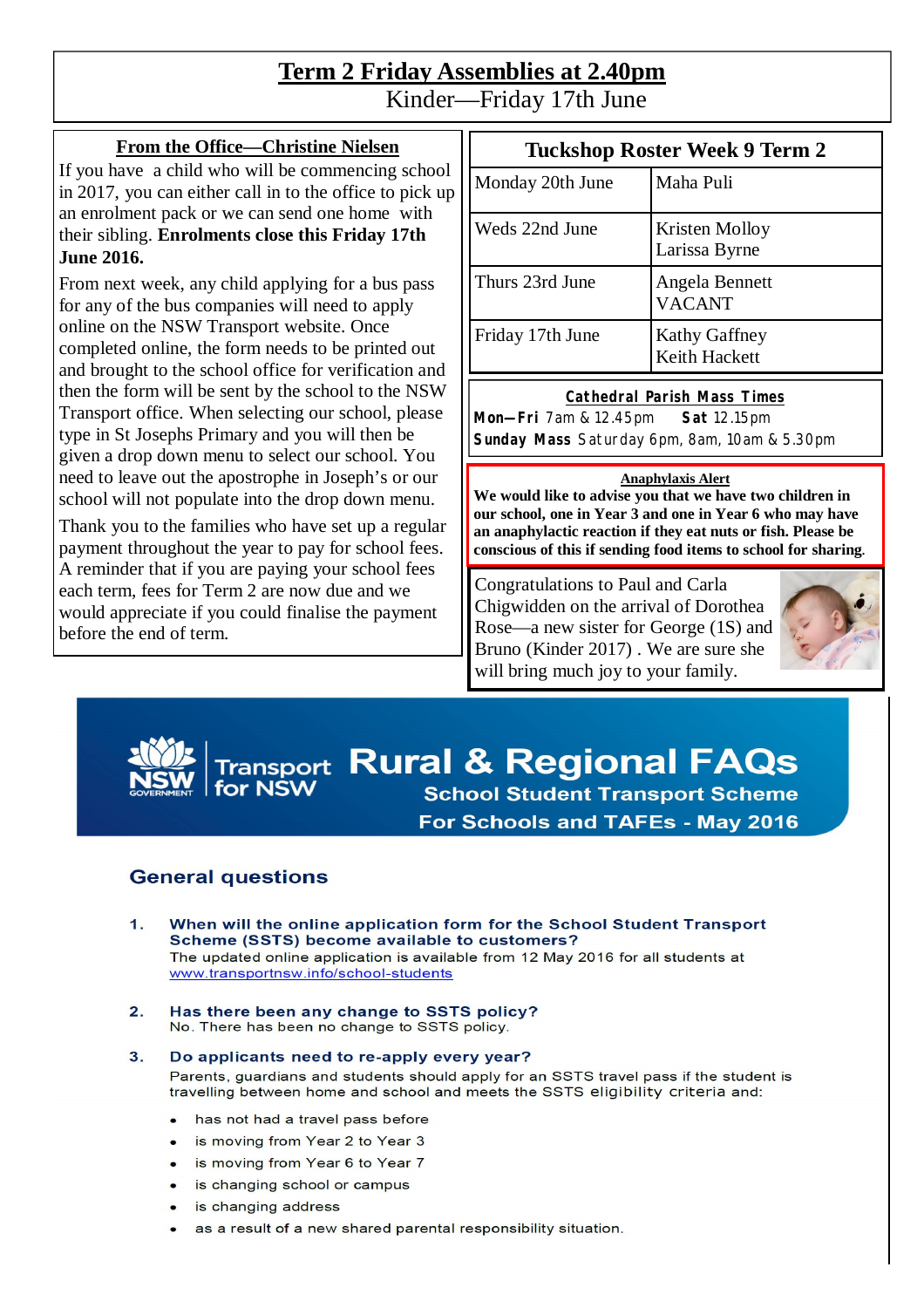# **Minnie Vinnies At St Joseph's**

The Minnie Vinnies team has just launched its 2016 Winter Appeal! The aim of the appeal is for families to donate warm clothing like gloves, pyjamas, jumpers, beanies and socks. No food please!

This year our goal is for each family to donate one item of warm clothing which is brand new. We'd really appreciate it and so would those who receive the donations.

Please send in your donation with your child and they can place it in the basket in their classroom.



## **ENROL NOW FOR TERM 3, 2016**

Learn to Swim, Mums & Bubs, Stroke Correction, Squad Training, Hydrotherapy, Birthday Parties, Aqua Aerobics, Sporting **Groups** 

Warm, friendly, family orientated environment with an enclosed children's play area. **5 DAY SCHOOL HOLIDAY INTENSIVE SWIMMING PROGRAM**

Monday 11<sup>th</sup> Jul. 2016 to Friday 15<sup>th</sup> Jul. 2016

*GROUP & PRIVATE LESSONS AVAILABLE* **DON'T MISS OUT – FOR ENQUIRIES AND BOOKINGS PLEASE CALL 6971 7750 OR DROP IN AND SEE US TO-**

**DAY!**

Wagga Swim School – 83 Copland Street, Wagga Wagga Email – [info@waggaswimschool.com.au](mailto:info@waggaswimschool.com.au)



## **Community Open Dav** EVENT POSTPONED UNTIL

## SUNDAY 19 JUNE

.<br>Marrambidya Wetland, Narrung Street, Wagga Wagga **Free community event** 

Come and celebrate World Environment Day by coming to the official community opening<br>of the Marrambidya Wetland! Council staff will be coordinating activities with a free sausage sizzle at midday



For further information contact





#### **PLAYERS BORN 2004 - 2009**

#### WHAT ARE THE HOLIDAY CLINICS?

The July Holiday Clinics are held each year during the school holidays across Canberra and<br>Southern NSW. The clinics run from approximately 9:00am to 3:00pm and both morning<br>tea and lunch is provided to all participants.

- **CLINIC DATES AND VENUES:**
- Thursday, July 7<sup>th</sup> Young (Hall Brothers Oval)
- · Friday, July 8<sup>th</sup> Griffith (Jubilee Park)
- Tuesday, July 12<sup>th</sup> Wagga Wagga (Conolly Rugby Complex).
- COST: \$66.00

#### **CLINIC PARTICIPATION PACK:**

In addition to expert coaching and having lots of fun, participants receive a rugby ball, drink<br>bottle, Brumbies bucket hat and poster similar to those items shown below.



For further information please contact our Development Staff email: development@brumbies.com.au or phone: (02) 62